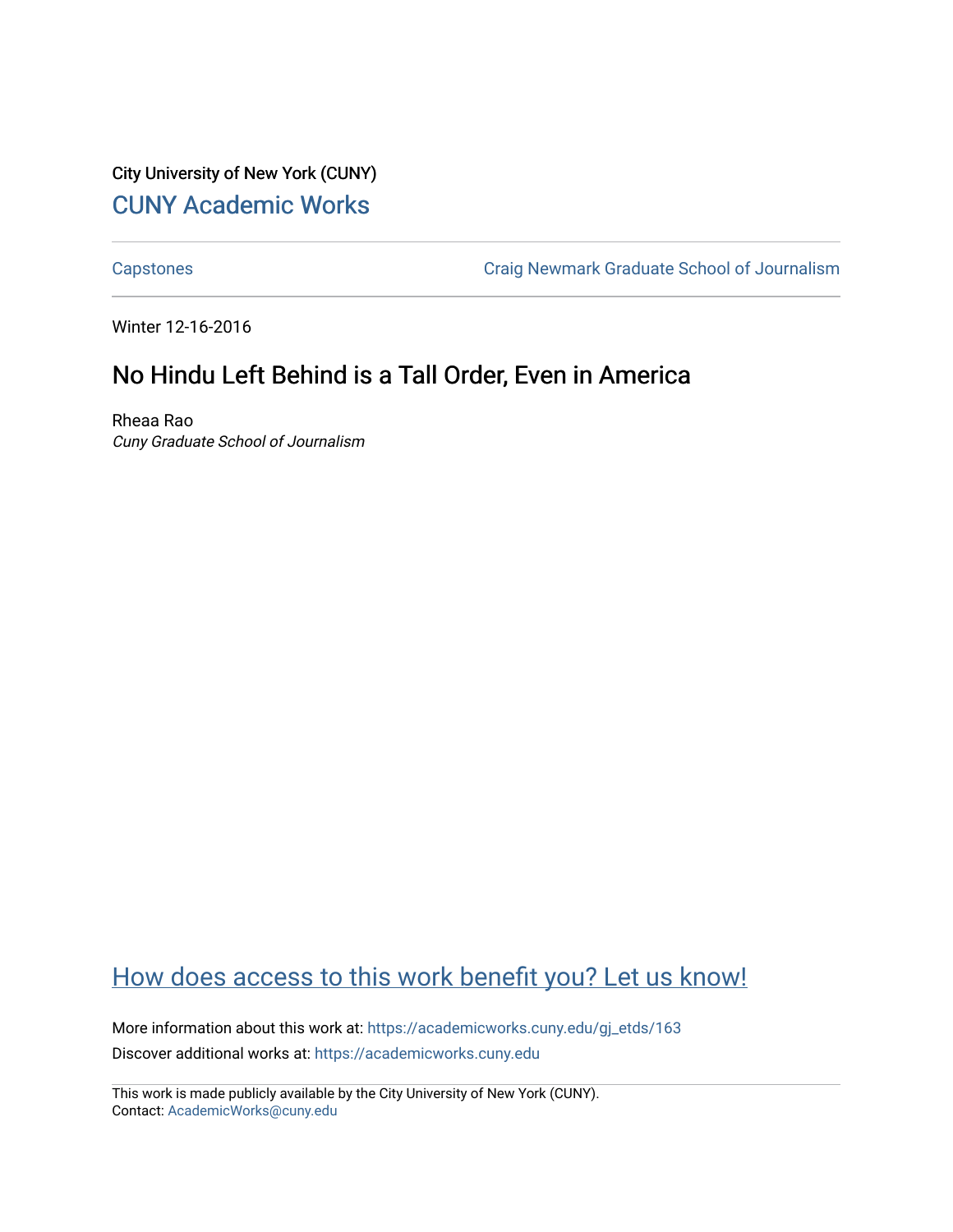## **No Hindu Left Behind is a Tall Order, Even in America**

Rheaa Rao with additional reporting by Gabe Carroll

John McCane, a 29-year-old Caucasian American, was born Christian and became Hindu when he moved to India to study anthropology more than a decade ago.

He is someone you can't miss on the streets. He wears a "tiruman" - a large yellow line with two white lies on either side of it--on his forehead. He is a Vadagalai Vaishnavite, a strand of Hinduism that, simplistically put, worships both female and male deities as equal. He is also openly gay and is engaged to an Indian priest who is based in Australia.

McCane, based in Cincinnati, feels like Shri Vaishnavites are are outnumbered in the United States. He thinks that there are very few places of worship for them in this country and that not many believers wear their devotion on their sleeves like him. So in 2007, McCane, who studied at University of Cincinnati, decided to help start the university's Hindu Student Council to feel more of a sense of belonging.

Though there were groups catering to a larger category of South Asians, he said that the Hindus on campus wanted their own group that was religious and not only cultural. He recalls that because of the presence of larger interest groups, the university was reluctant to fund a Hindu student group but were on board when they saw that a non-Indian was interested in it.

But, as excited as he was initially, McCane left the group in no time.

"It was supposed to be an open forum but became almost nationalist," he said. "It made me sad that it seemed like there was only one way of being Hindu."

McCane's Hinduism is almost summed up in the three-foot tall statue of a deity Bala Srinivasa that he takes with him when he moves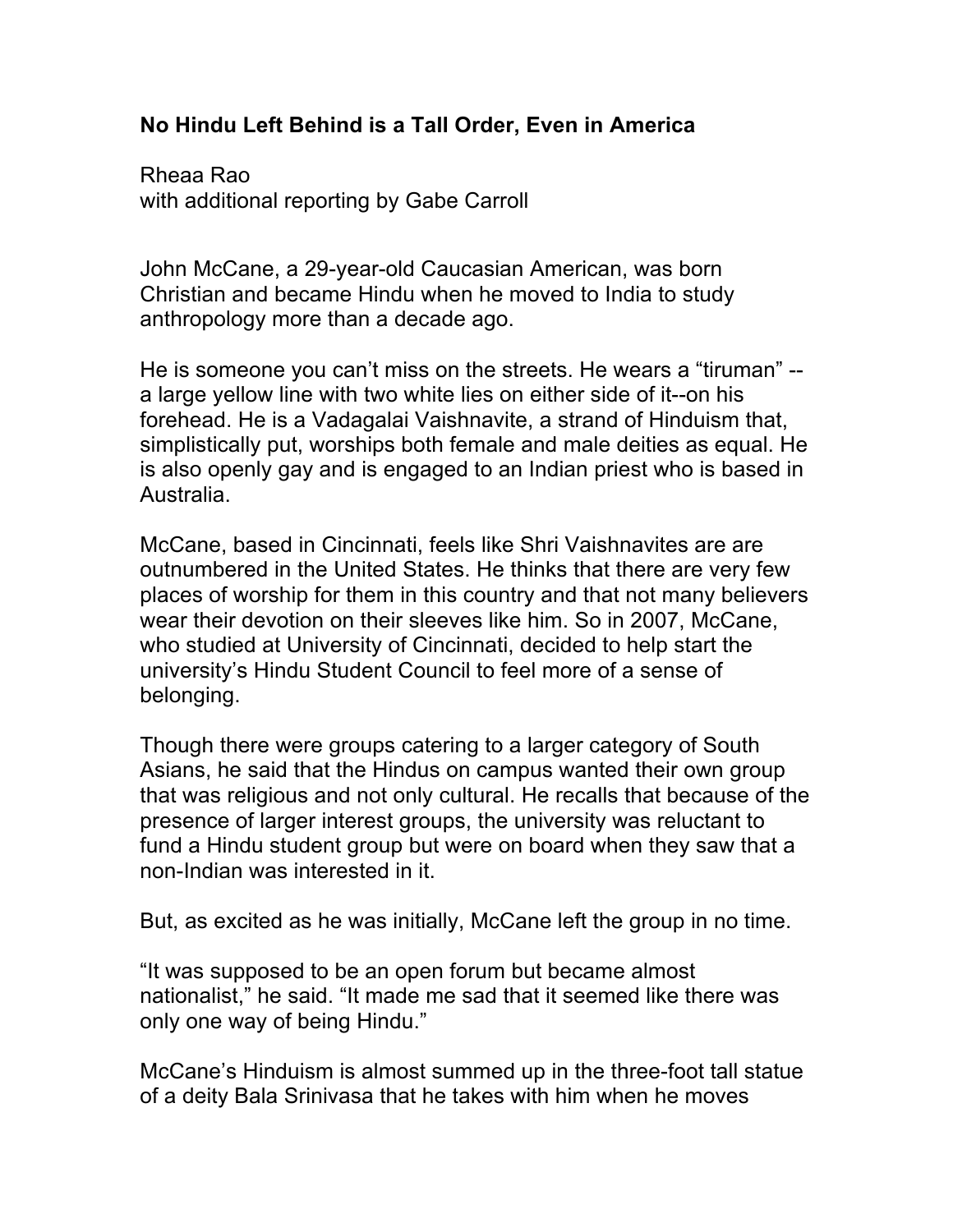between countries and even within states. The statue is made of black marble and is carved in a mixture of styles of North and South India- combining the childlike features of Guruvayurappan of Kerala and the more symmetric structure of Panduranga of Maharashtra.

But the group became further away from the pluralism he expected. It was co-opted by Hindus who according to him leaned towards a form of Hinduism that favored nationalism and their own way of practicing Hinduism over others.

This is not a concern that only one Hindu or one Hindu group has.

According to the 2015 Pew Forum Religious Landscape Survey, there are 2.23 million Hindus in the US, comprising the fourth-largest religious community in the country. While Hindu Americans include people of diverse origins – including South Asia, the Caribbean and converts from other faiths – the majority belong to the wider Indian American community. The religious infrastructure of American Hinduism is equally diverse, representing a wide range of spiritual and regional traditions.

Within this diversity there is however a strong influence of organizations identifying with Hindu nationalist ideology and affiliated to the main Hindu nationalist organization in India, the Rashtriya Swayamsevak Sangh. Contemporary Hindu Nationalists trace their ideology back to a set of founders in the early mid-20th century and particularly to a writer and activist named Veer Savarkar who wrote a text called "Hindutva", according to Manu Bhagavan, a professor at Hunter College specializing in modern India. Hindutva is synonymous for Hindu Nationalism as a ideology and one of the things it advocates for is thinking of India as a motherland and fatherland, he added.

"Everyone who has their religion traced back to this soil belongs and everyone who doesn't doesn't," said Bhagavan. "Muslims and Christians, in other words, tend to become the targeted other in Hindu ideology."

In India, Hindu nationalism is not a fringe ideology. Current Prime Minister Narendra Modi's governing BJP party identifies with it, and it informs their policies and campaigns. With somewhere between 5-8 million members, the Rashtriya Swayamsevak Sangh is one of the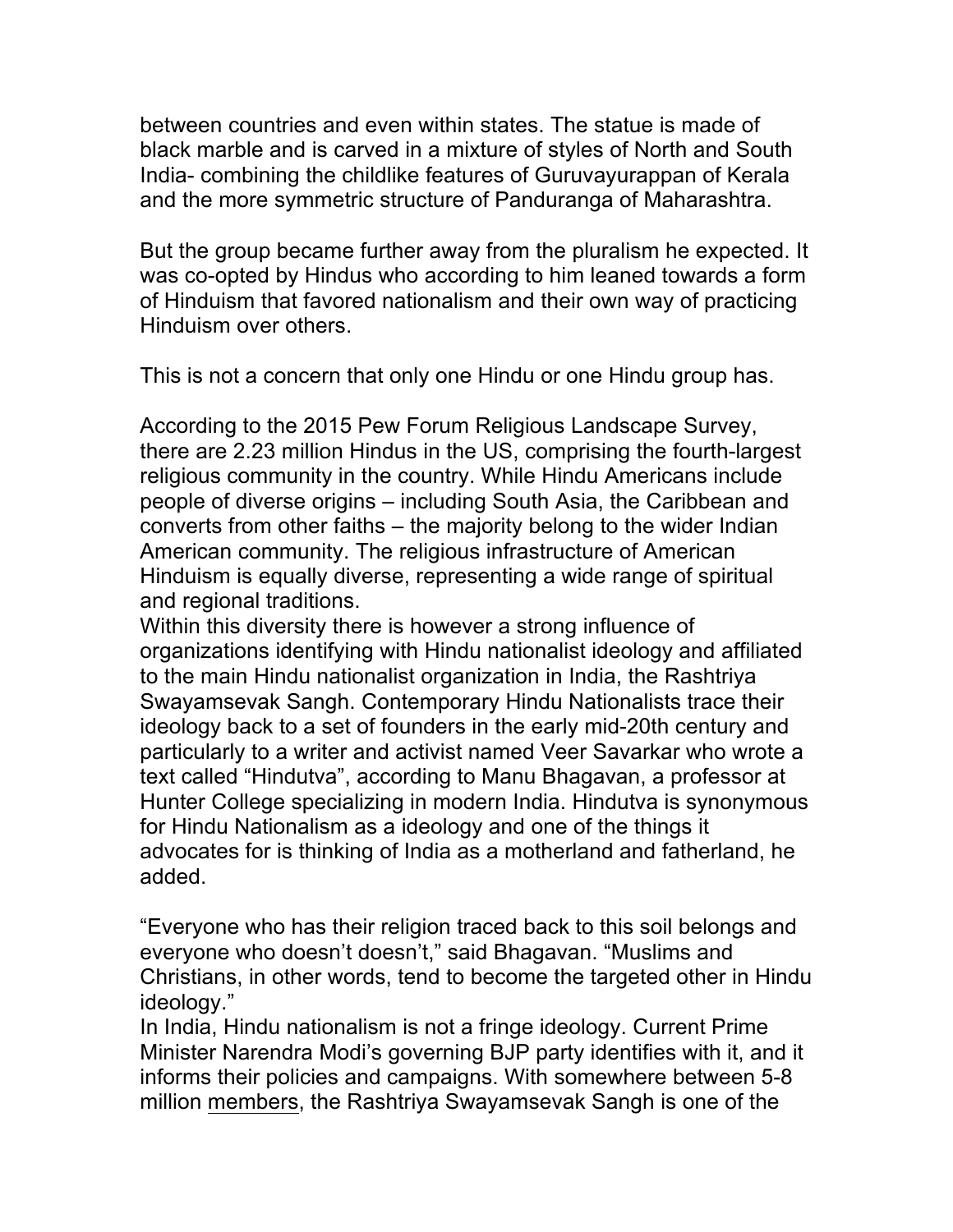largest non-governmental organizations in the world. In India it wields enormous political power, and the ruling BJP party is effectively its political wing. Since its founding in 1925 it has been subject to controversy, including accusations of violence up to and including acts of ethnic cleansing - documented cases of religiously motivated rape, murder and displacement - against Muslims, Christians and other minorities.

However, this dark side is not visible in how the RSS presents itself in the US, as a charitable organization ministering to the global Hindu diaspora, through multiple affiliate organizations, including its overseas proxy, known as the Hindu Swayamsevak Sangh (HSS). While the HSS has yet to face major difficulties for its political parentage in the US, it has been investigated and warned to disassociate from the RSS in the UK. In addition to the HSS, there's the Vishwa Hindu Parishad of America and the Hindu Students Council, that was born from the HSS and severed ties with it, but has maintained ideology similarities.

These organizations are 501(c)(3) organizations that deem themselves as cultural organizations. The words 'preserve' and 'promote' frequent their mission statements and they seek to educate and inform about Hinduism. **Though these Hindu organizations in the United States do not have a violent history or intent in the United States, it is important to trace their roots back to the Hindu nationalist movement in India to dig deeper into their rhetoric and what it means for Indian and American democracy.**

The Hindu Swayamsevak Sangh (HSS) and the Vishwa Hindu Parishad of America organize conferences, camps and seminars about Hinduism. The HSS in the U.S. spent \$1,826,513 on youth development camps, family camps and heritage camps of varying durations according to their 2013 and 2014 filings. These camps, according to their 990s, taught families a "Hindu way of life" and explored the philosophy of the religion through a combination of physical activities and discussions.

Videos of recent Sangh Shiksa Varghs are available online, including ones held in Chicago in 2015, Indianapolis in 2012, and the Bay Area in 2010. These videos show groups praying to saffron flags and practicing traditional martial arts.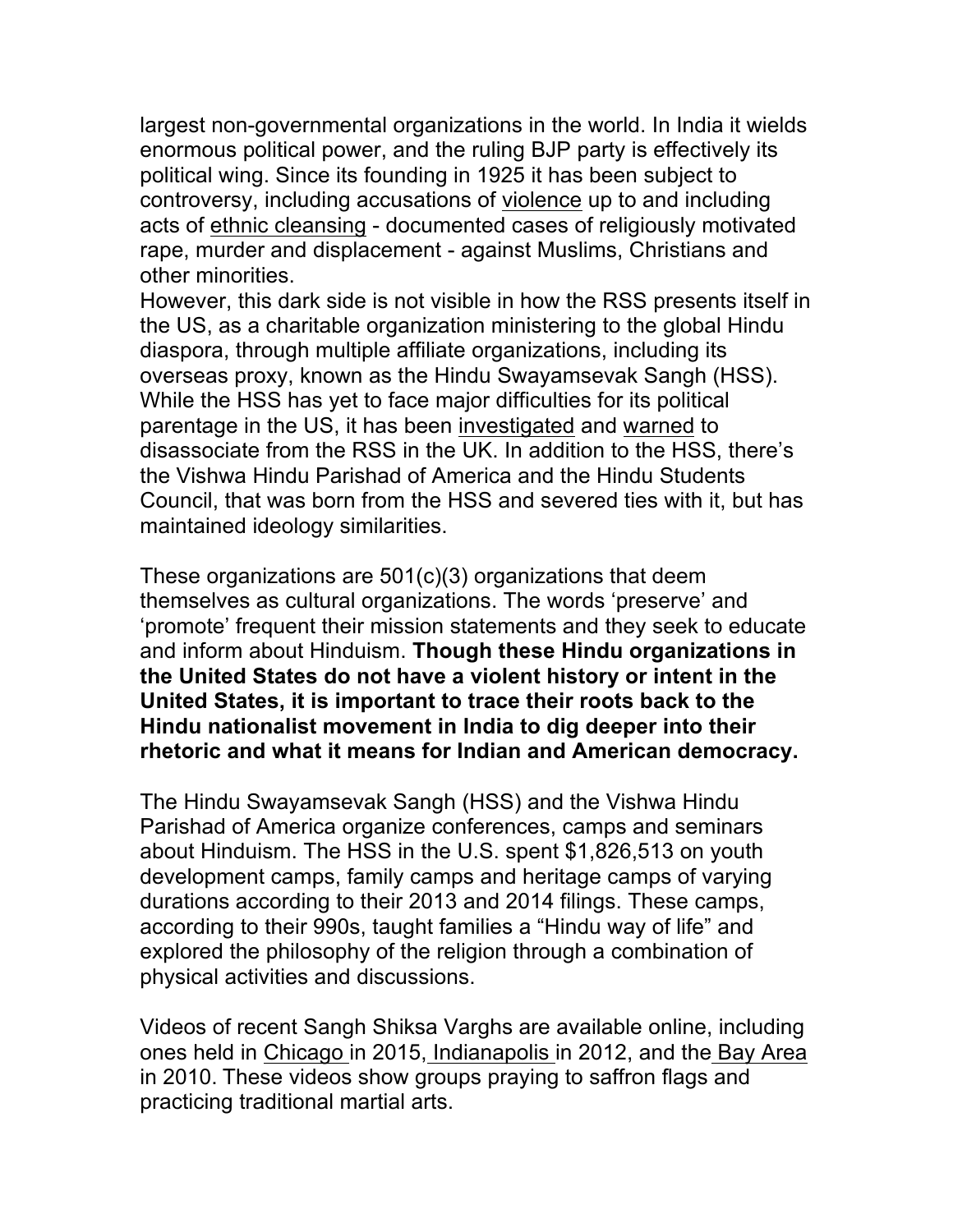The occurrences of these camps or "Sang Shiksa Varghs" on US soil is a sign of the RSS and its affiliates carrying on with crucial movement rituals in the diaspora context, according to Biju Mathew, a professor at Rider University and one of the key voices of the Campaign to Stop Funding Hate, that investigates the activities of these Hindu organizations in the U.S. They represent a powerful moment of initiation and cadre-forming, and are seen by some as a sign that – despite the superficial embrace of liberal rhetoric – the RSS remains a hardline political movement with a semi-paramilitary structure, even when abroad, he said.

The HSS registers these activities as "Hindu Heritage Summer Camps" on 990 forms – and has set up a separate  $501(c)(3)$  under that name – but refers to them as Sang Shiksa Varghs in the activity's description on the same forms.

"None of this is for anything other than building groups and a sense of belonging," said Balmurli Natrajan, a professor of anthropology at William Patterson University. "They've taken this kind of very clearly practiced form of-- not self-defense-- but of actually fermenting riots and have packaged it in a benign way."

According to Natrajan, these Hindutva organizations do not present themselves as conservative or hate-mongers in the United States. But though they have grounded themselves in seemingly liberal rhetoric, he adds, they cannot wander too far from their Indian political roots.

"The leadership of these organizations is very articulated and they have to be more flexible in the U.S. in order to attract a much larger crowd that their has no idea about the RSS and Sangh Parivar in India, or doesn't want too much ideology but a feel-good Hinduism instead," Natrajan said.

He gives an example of the Hindu American Foundation and their Not Cast in Caste report published in 2011. The report acknowledges casteism in India and Natrajan said that it also acknowledged caste as a part of Hinduism and took a strong stance against that. Natrajan alleges that the HAF were then criticized by the Sangh Parivar,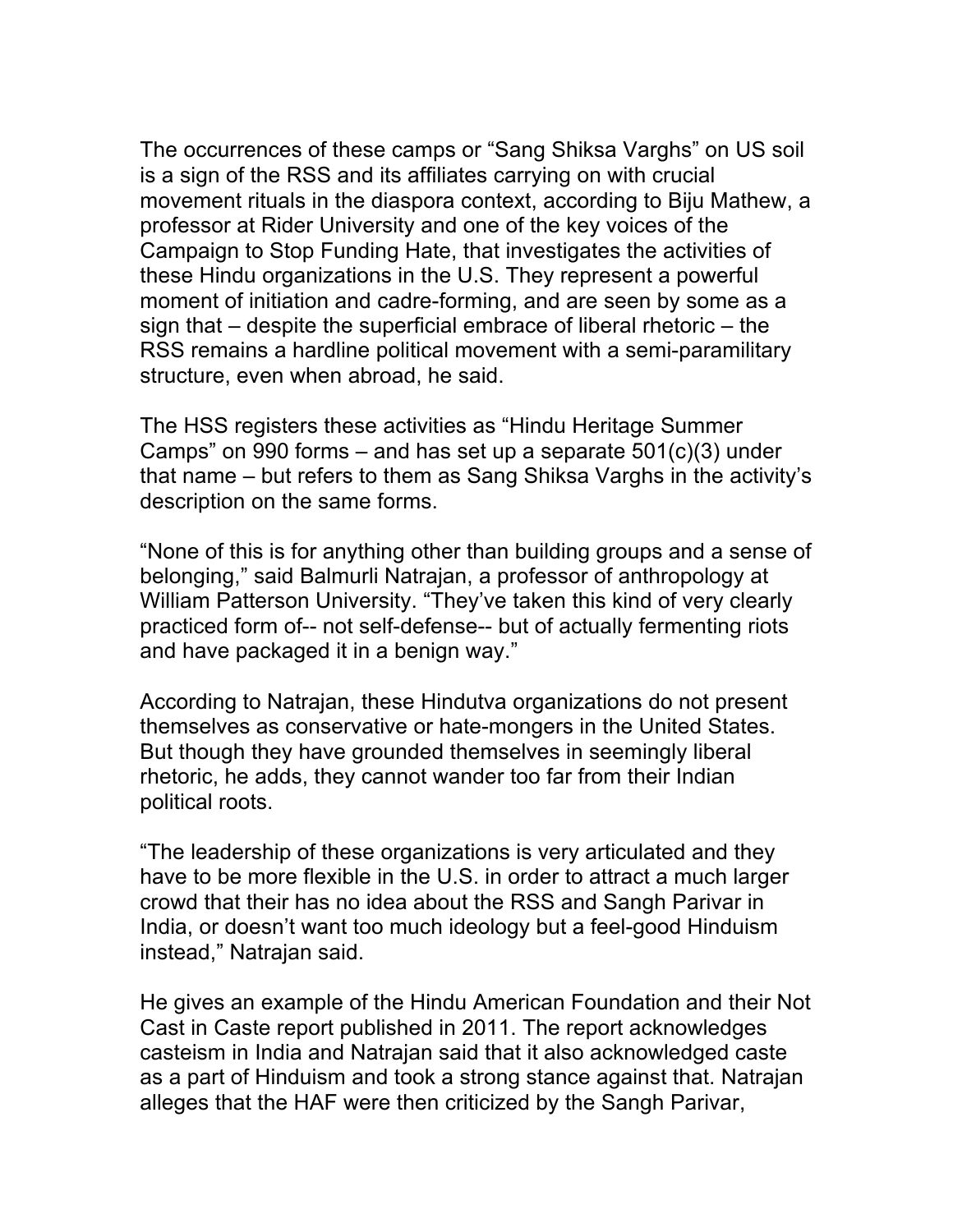following which they took out sentences that were critical of Hinduism.

When New York City News Service dug out the report before it was updated, we found that a sentence that acknowledged casteism in Hinduism has been taken out. The original report said, "The Hindu American Foundation, in this report, acknowledges that caste-based discrimination arose in Hindu society; that some ancient Hindu texts lay down social laws and codes which support caste-bias and a birthbased hierarchy (although none of them prescribe untouchability)..."

It has been replaced to "This report recognizes that caste-based distinctions have been prevalent in the Indian society for a millenia and that some ancient ancient Hindu social laws and codes were used to justify caste hierarchies and bias."

Both versions of the report emphasize that caste-based discrimination still happens and that Hindus are and must work further to eradicate it. Despite few attempts, we were not able to confirm that the Sangh Parivar's criticism is what made the report go through edits.

But this is not the only report that the Hindu American Foundation has released that has sparked debate. The organization works on a policy level and one of its larger efforts was to change California textbooks' depiction of Hinduism, a controversial campaign that some Indian Americans allege is a covert attempt to spread the RSS's ideology – known as Hindutva, or "Hinduness"- in the US.

Shailaja Paik, an assistant professor of history at University of Cincinnati, calls this one of their defining battles. When textbooks are reviewed in California, different lobbying groups usually put forth their suggestions for edits. In 2005, the Vedic Foundation (affiliated with the Vishwa Hindu Parishad of America) and American Hindu Education Foundation (affiliated with the Hindu Swayamsevak Sangh) sent in their edits for the first time. These were initially approved and then countered by a 47 scholars of South Asia, as well as Dalit organizations, an effort led by Michael Witzel, a professor of Sanskrit at Harvard University.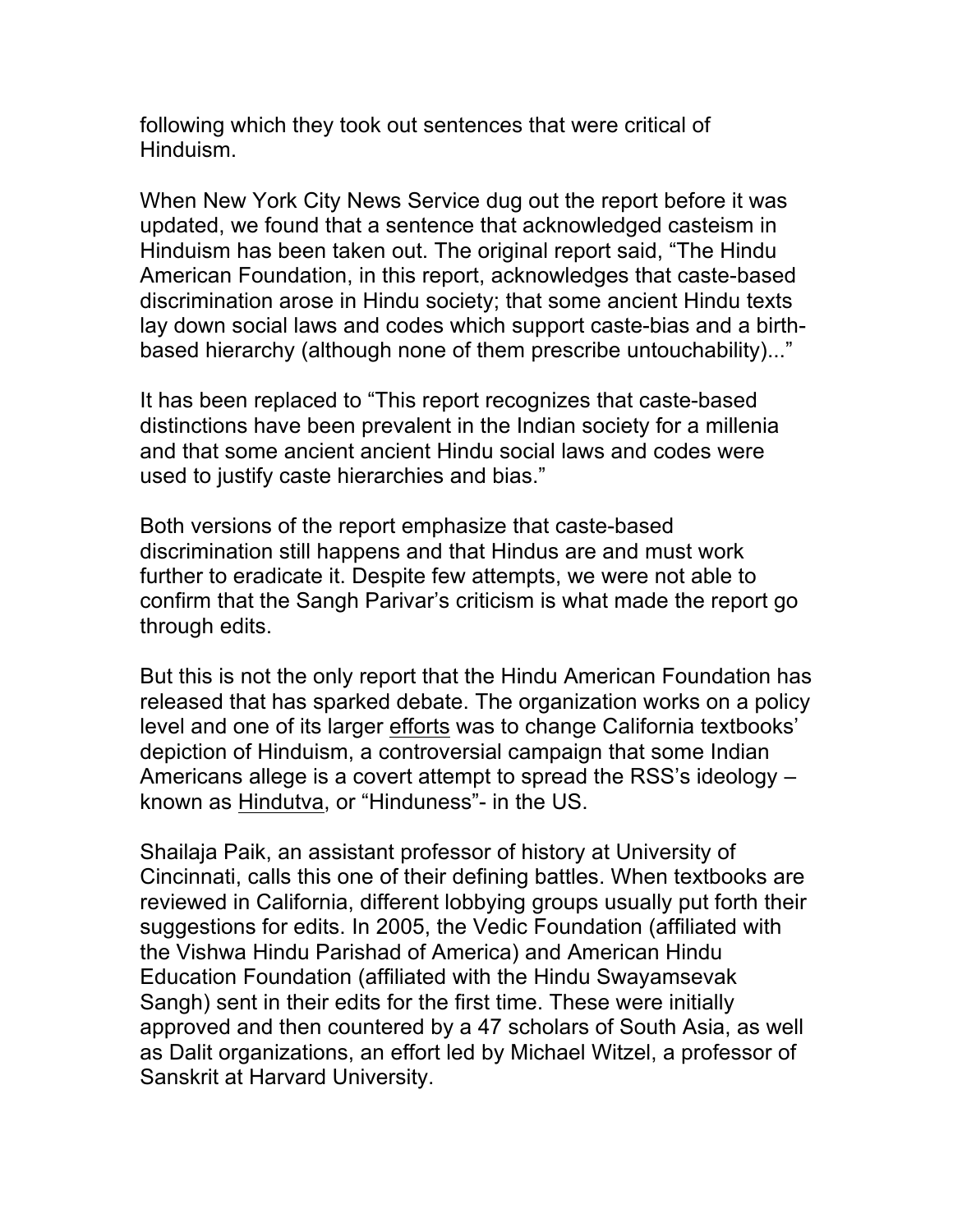In March 2006, the Hindu American Foundation filed a lawsuit against California's Curriculum Commission because it rejected the edits the two Hindu organizations had proposed regarding Hinduism and India. They won the case in 2006 after the judge ruled that California's State Board of Education had violated the process by which the textbook gets approved. The textbooks however were not reissued due to cost reasons.

Paik was on the board of the South Asia Advisory Council, which was made up of mainly South Asia professors from different part of the United States. She said she was contacted by the board in 2012 and asked whether was interested in supervising edits that were a pushback to the edits made by the Hindu organizations. According to her, the advisory board was in charge of making edits to the chapters about South Asia in grade 5 to grade 8 level textbooks in California.

The goal, she said, was to make Hinduism seem open-minded and free of hierarchy by pushing caste under the carpet and saying that it exists all over the world and not in India, as do other forms of discrimination. Paik added that this was an attempt to save face after the caste discrimination issue came up in the U.N. in 2002. The edits were a way to say that this hardly played a role at all in the modern Indian society, which isn't true, she said.

There were attempts to make Buddha a Hindu prince when he was not caste sati (an old custom where women commit suicide after their husband dies) in a positive light. She said that the Hindu organizations would oppose their edits by citing Hindu scholars whose name they would keep under wraps, making them lose their credibility. Despite this, the Hindu American Foundation is using all their legal expertise to push for changes. In 2014, the organization refiled the case and in May 2016 it was decided that the edits would be reconsidered line by line after pleas that they misrepresented Hinduism.

"A textbook is the deepest you can get because every child read it," she said. " So they get it define what India is, what Hindu is for them."

Apart from ideological similarities to Hindu nationalist organizations back home, Raja Swamy, a professor of anthropology at University of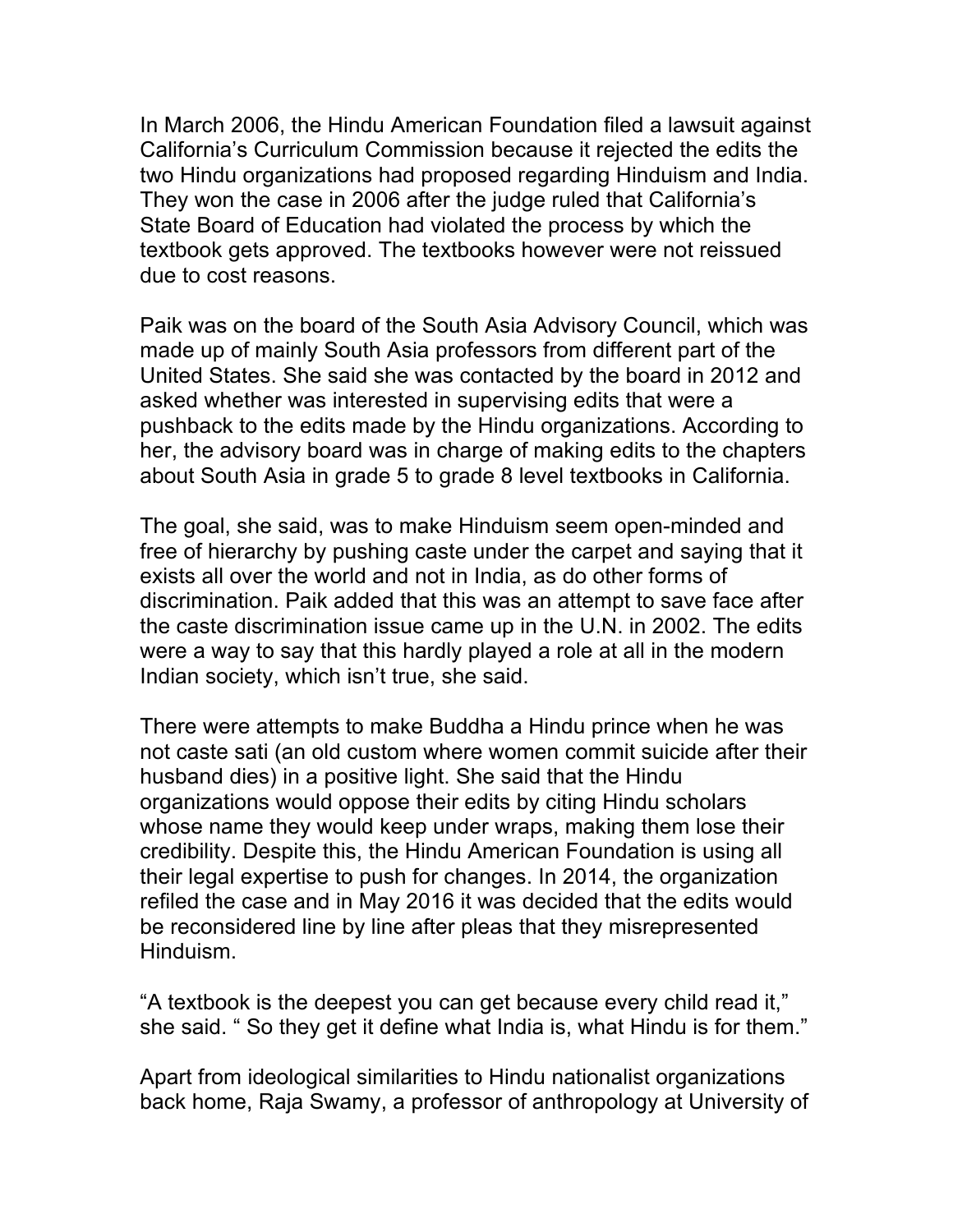Knoxville, Tennessee, and a member of the Campaign to Stop Funding Hate, said that they saw the same people occupy leadership positions within these organizations and noticed a similar structure to their operations.

The campaign began looking into these organizations in early 2002. It was around then that they discovered a large number of these websites belonging to different organizations affiliated with the movement-- from affiliates of the sangh organizations to developmental aid organizations fundraising for India and outreach wings-- were sitting on a single server cluster that came out of San Diego.

The San Diego cluster was an open secret, Swamy said, that marked the early stage of the Sangh's early internet presence.

"We learnt a lot about the strategies of sangh organizations in the United States from this. We learnt that it wasn't some sort of problematic blueprint that unfolds," he said. "Instead they organizations have an organic quality to them. They produce and generate new kinds of strategies and initiatives."

He gave an example of the India Development and Relief Fund, a sangh affiliate that raises money for the poor in India and Nepal. One of Campaign to Stop Funding Hate's projects is the South Asia Citizens Web (SACW). According to the report that SACW published, 50 percent of the relief organization's funds went to sangh organizations and that in at least three states, these funded groups were involved in violence against religious minorities. The report was from 2002 but was restated in 2014.

New York City News Service took another look at the India Development and Relief's 990s as well as the list of organizations it funds and noticed that post SACW's report, it stopped funding certain organizations that the report highlighted. The IDRF could not be reached for comment on this, but according to Swamy it highlights what he means by the "organic quality" of these organizations- they cut off associations and coopt ones that serve similar functions.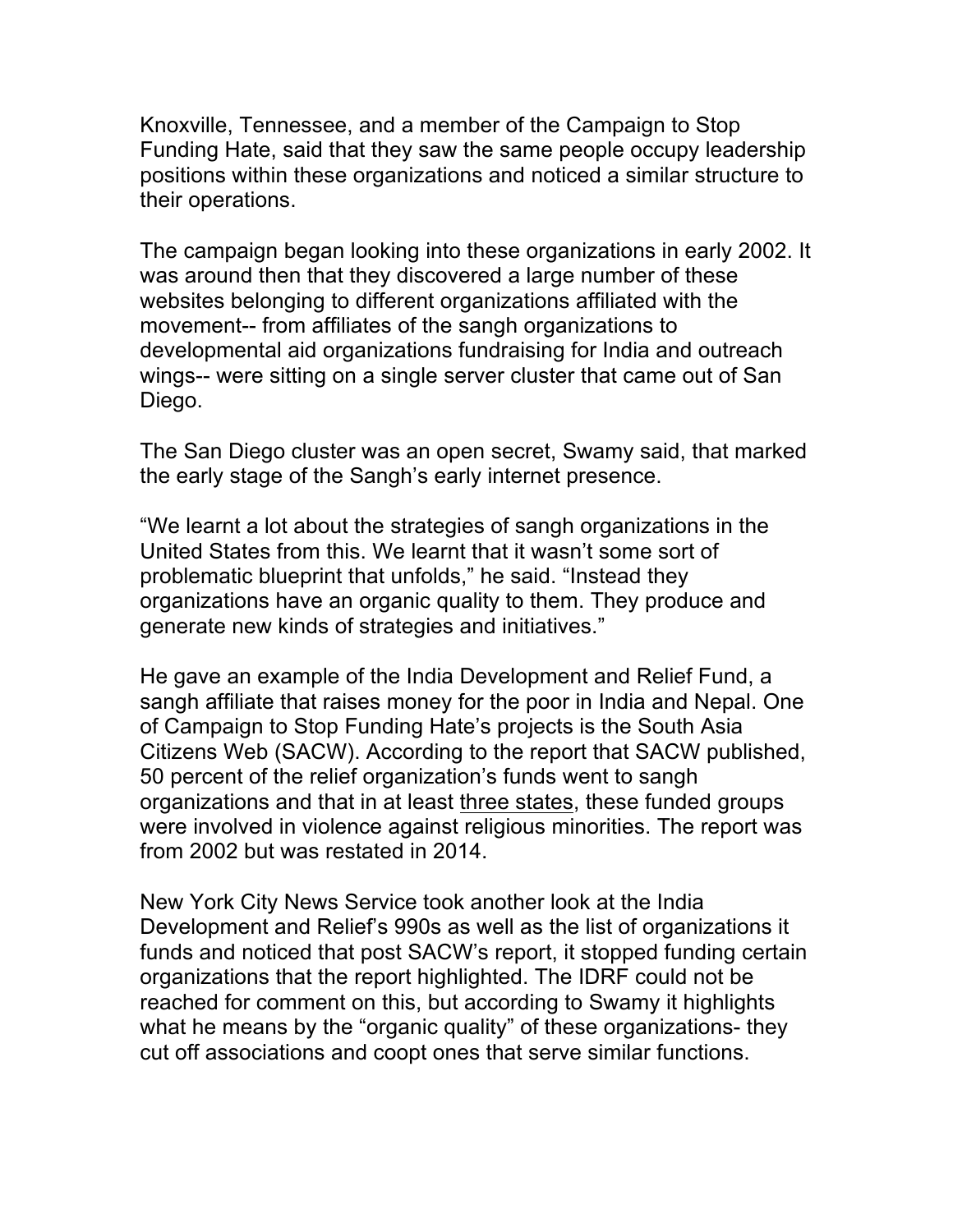To illustrate leadership overlaps between the organizations, Swamy points out to Ajay Shah, one of the founders and the first president of the Hindu Students Council used to be active with the Akhil Bharatiya Vidyarthi Parishad (ABVP), a nationalist student organization in India that is affiliated with the RSS. Shah came to the United States as a graduate student and became very actively involved in upgrading the electronic side of the group. He then became active in presenting this infrastructure to the RSS in India.

"There was light hearted talk of how old RSS men were being taught how the mouse works and how the internet works," Swamy said. "But what is fascinating was that these were the early stages of the RSS gaining a web-based international presence that was being wholly facilitated by U.S.-based affiliates, notably folks who became big in the Hindu Student Council."

Mihir Meghani was another early and active member of the Hindu Student Council, who is now a board member of the Hindu American Foundation and Swamy's report alleges, is a part of the Vishwa Hindu Parishad. Meghani's LinkedIn shows that he is an active board member of the Hindu American Foundation but states that the organization is not involved with religious or political organizations.

Despite all these allegations, these Hindu organizations have significant buy-in in the United States, especially amongst students and young professionals.

The Hindu Student Councils, that was born out of the Vishwa Hindu Parishad and severed ties with it in 1993, have chapters in colleges and universities across the country. If the HSC isn't in place then the Hindu Yuva Group, affiliated with the Hindu Swayamsevak Sangh, is. These student chapters, usually funded by their educational institute, organize large scale celebrations of festivals like Diwali and Holi.

"This sort of social space has been very attractive for a lot of young people," Swamy said. "For them it is a chance to hang out with friends, to meet people of the opposite sex, to engage in what many American youth with engage in different contexts, like going to a party. I think that the kids who in there are not going in thinking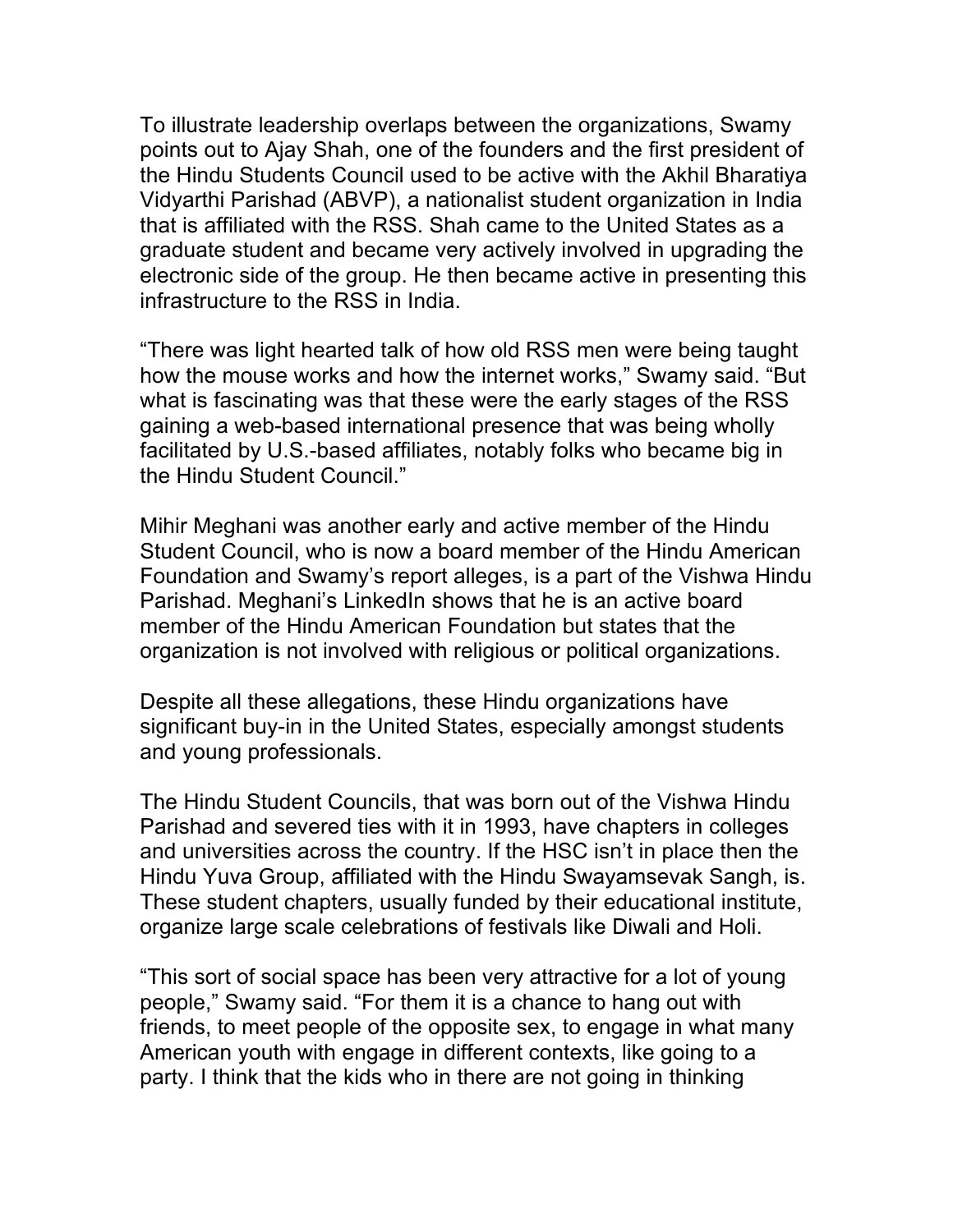they're learning to hate, they're going because it is a fun thing to do, play games, hang out, which kid will say no to that?"

Nikesh Shah, the vice president of the Binghamton University chapter of the Hindu Student Council echoed this sentiment.

"It's like speed-friending," he says about one of their events, a giddy group dance that constantly requires switching partners called Ras Garba. "You get to see people, have a quick moment with them and can approach them later which is great at the beginning of the year when everyone is new to each other."

Shah, currently a junior at the university, joined the council as a freshman after interacting with its college board during orientation.

He said there were people who were older than him, smart upperclassmen who he looked up to and became friends with outside the context of being Hindu. Shah claims that he doesn't consider himself particularly religious but that the Hindu Student Council is a way to make Hinduism more relatable to everyone, to understand different cultures and help people understand where Hinduism comes from by showing them how fun it can be.

Sarthak Kalani, a phD student at Columbia University who started the university's Hindu Yuva Group, an affiliation of the HSS sees it as way of organizing a community for social work. The Columbia chapter, he said, volunteers with New Alternatives For Children, a group that works with specially abled children. He admits that though the university has South Asian and even India specific groups, it is the philosophy behind Hinduism, something that he further inculcated through 'shakhas' back in India, that motivates him to do social work.

For Kalani, the yuva group is cultural, it is a way of organizing different types of Hindus without really engaging them in the nuances of the religion (its sects or the caste system) or imposing a certain way to be Hindu. He is vary of the politics of religion, the implication of Hindu nationalism and how it translates to the United States and prefers to not engage in it.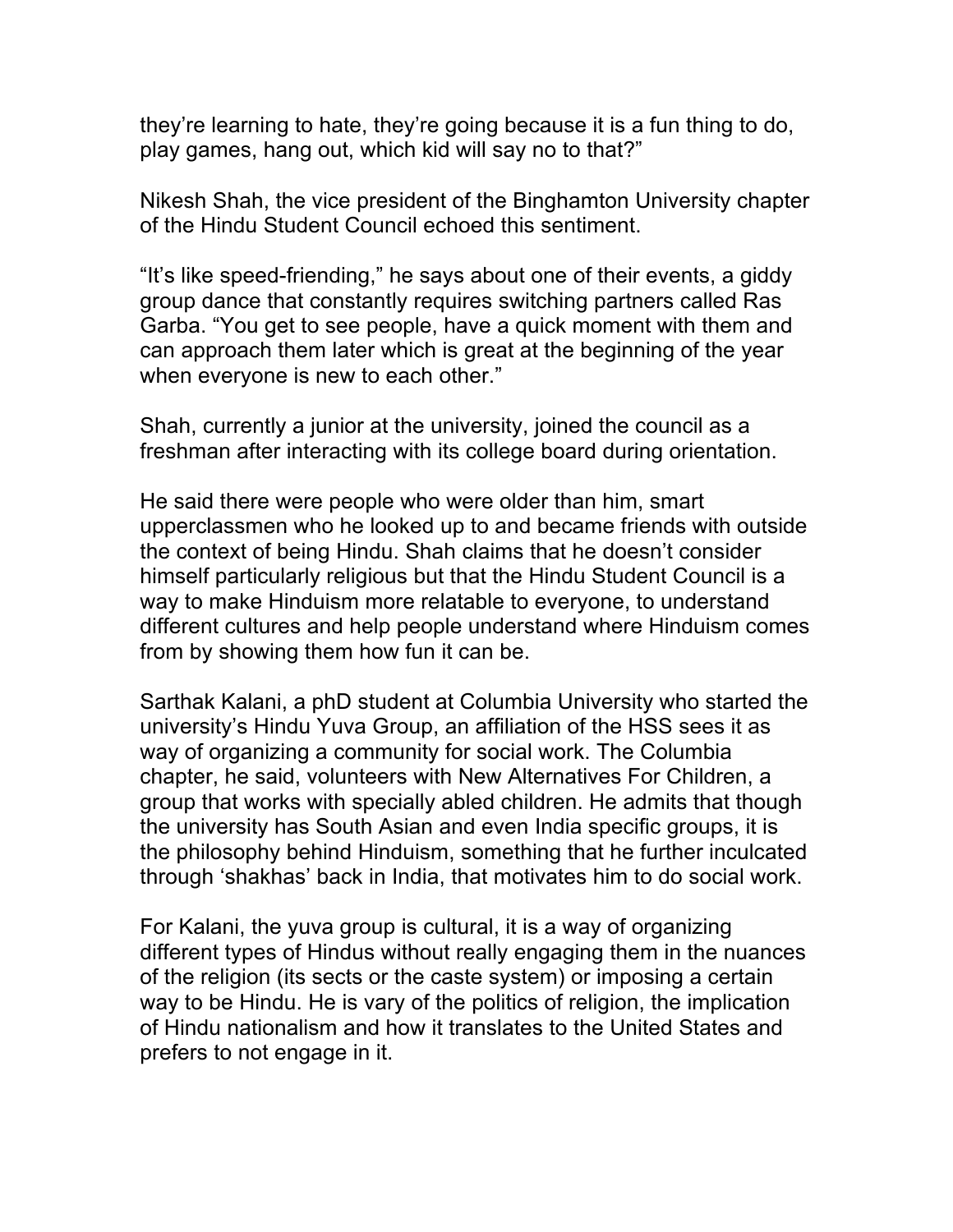"For me, the definition of Hindu includes anyone to everyone who worships nature to those who do not believe in the existence of God, to those who believe in the idol worship and those who believe in the reality that this world is everything," he said.

The dichotomy between religion and culture and the benign nature of these organizes has helped ground them in the liberal framework of American multiculturalism and there seems to be no problem with this outwardly.

Swamy acknowledges this too. The Campaign to Stop Funding Hate has received a lot of backlash from these organization who claim that they are anti-Hindu and a shapeless organization with no clear leadership themselves. But for Swamy and others who are a part of this coalition, this is an important conversation to have. He said that the group did have dialogue with different chapters of the Hindu Student Council and were able to make some inroads with them.

"We engaged with them and told them that they can celebrate culture without being party to a fascist movement, without being a part of a kind of movement that has really terrible politics," Swamy said.

According to him, the organizations have managed to consolidate support for their programs from youngsters because they frame themselves in the language that Hindu Americans have been looked down upon and need to protect and defend themselves. The culture that VHPA or the HSC promotes is very consistent with the RSS definition of Hindu culture, Swamy said, adding that this definition is strictly upper caste, very patriarchal and does not take into consideration complicated traditions that make up Hinduism.

"At no time were any of us of the opinion that people should not celebrate their culture," he said. "In fact, most of us look for some sort of connection with home in almost a contrived way."

He said that thinking about it that way and not only through hard facts in their reports helped both the coalition and the Hindu Student Councils they had dialogue with ask why it was that certain kinds of Hinduism weren't included.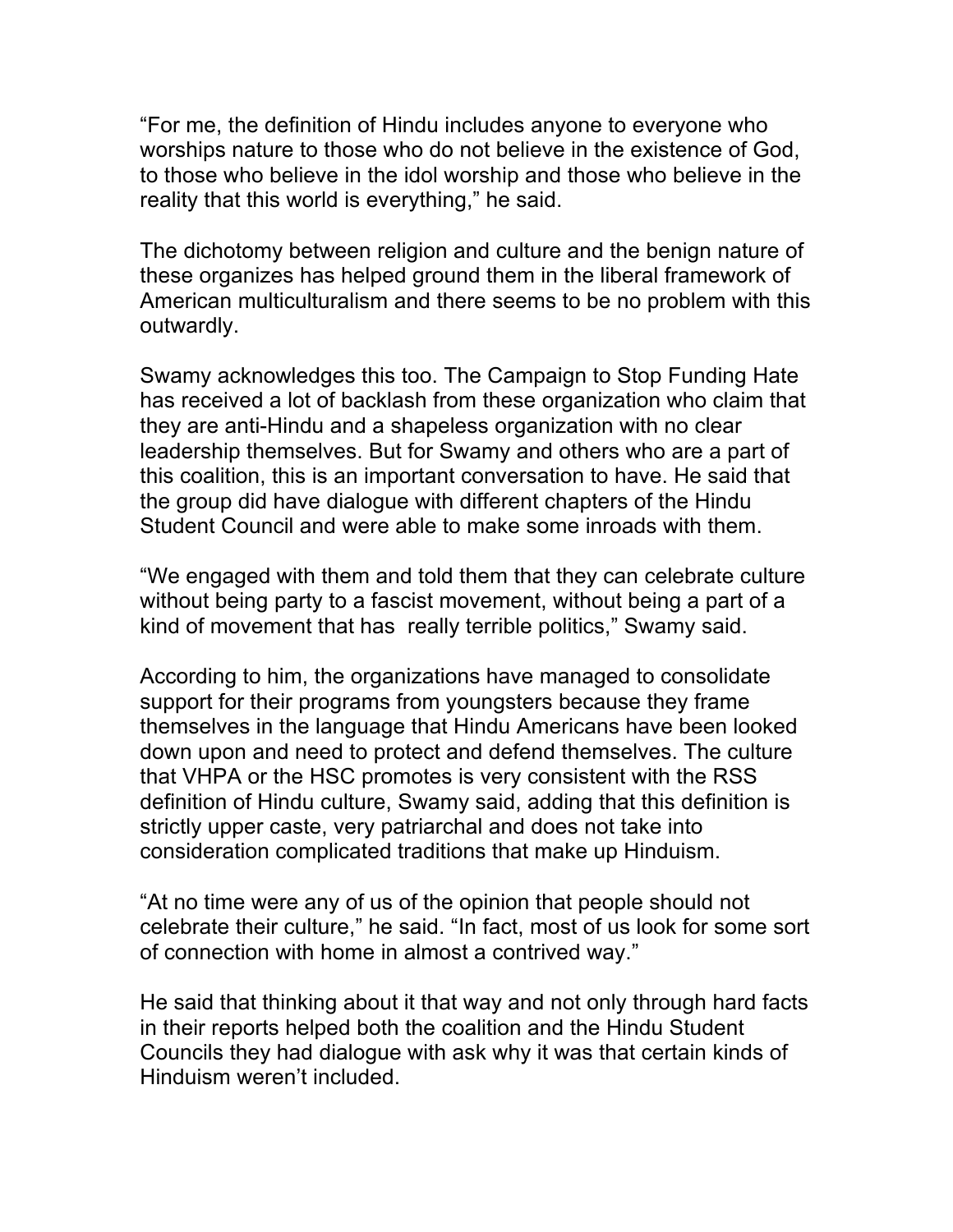One of the Hindu Student Councils that was the most receptive of this dialogue, he said, was Stanford University's Hindu Student Council. Swamy said that shortly after they spoke to Stanford's chapter, it disassociated itself with the main Hindu Student Council.

Vignesh Subramanian, a PhD student of electrical engineering at Stanford used to run the Hindu group from 2014 to 2016 while simultaneously running the Indian Student Association from 2014 to 2015. He claims to have no knowledge about the dialogue or disassociation that he said might have happened before he joined the university and the group. He did however say that the group changed its name from the Hindu Student Council to the Hindu Student Association in 2011.

Subramanian recalls the group being dormant in 2013, when joined. His goal was then to create a space where all different types of Hindus have space to worship and learn about their religion. The group has a room with a temple and library and have associations with different Hindu groups like Ramkrishna mission and International Society Krishna Consciousness (ISKCON) who hold talks and weekly meditation sessions.

According to him, since the Bay Area has a large South Asian population, there are a lot of opportunities to be Hindu which are given more importance than in India, where it just becomes a routine, a way of life, rather than something that has to be sought out in a diaspora.

"That's why when you're heading an organization like this, it is important to be open and to represent all types of Hindus and not one section," he said.

Hinduism for him, is a religion with many paths and the freedom to embark on a path that will help you find answers about your changing identity. This becomes heightened when you're in another country, he said, and keeping this organization alive with a renewed sense of purpose has helped him understand himself better.

But for Swamy, this sense of self and community that comes with Hinduism must come with a critical exploration of how it fits in with